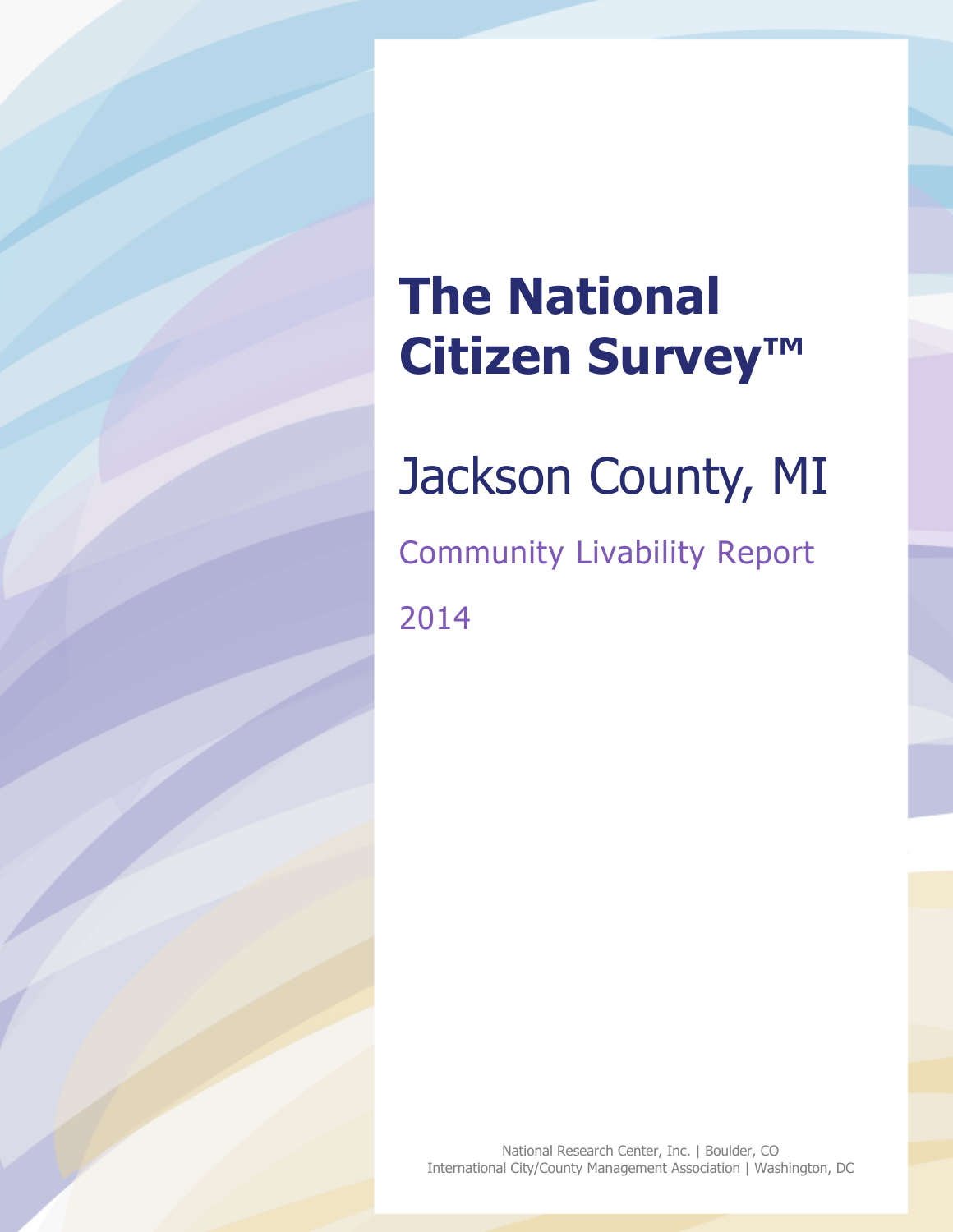# **Contents**

The National Citizen Survey™ © 2001-2014 National Research Center, Inc.

National Research Center, Inc. International City/County Management Association 2955 Valmont Road, Suite 300 777 North Capitol Street NE, Suite 500 Boulder, CO 80301 Washington, DC 20002 www.n-r-c.com • 303-444-7863 www.icma.org • 202-289-ICMA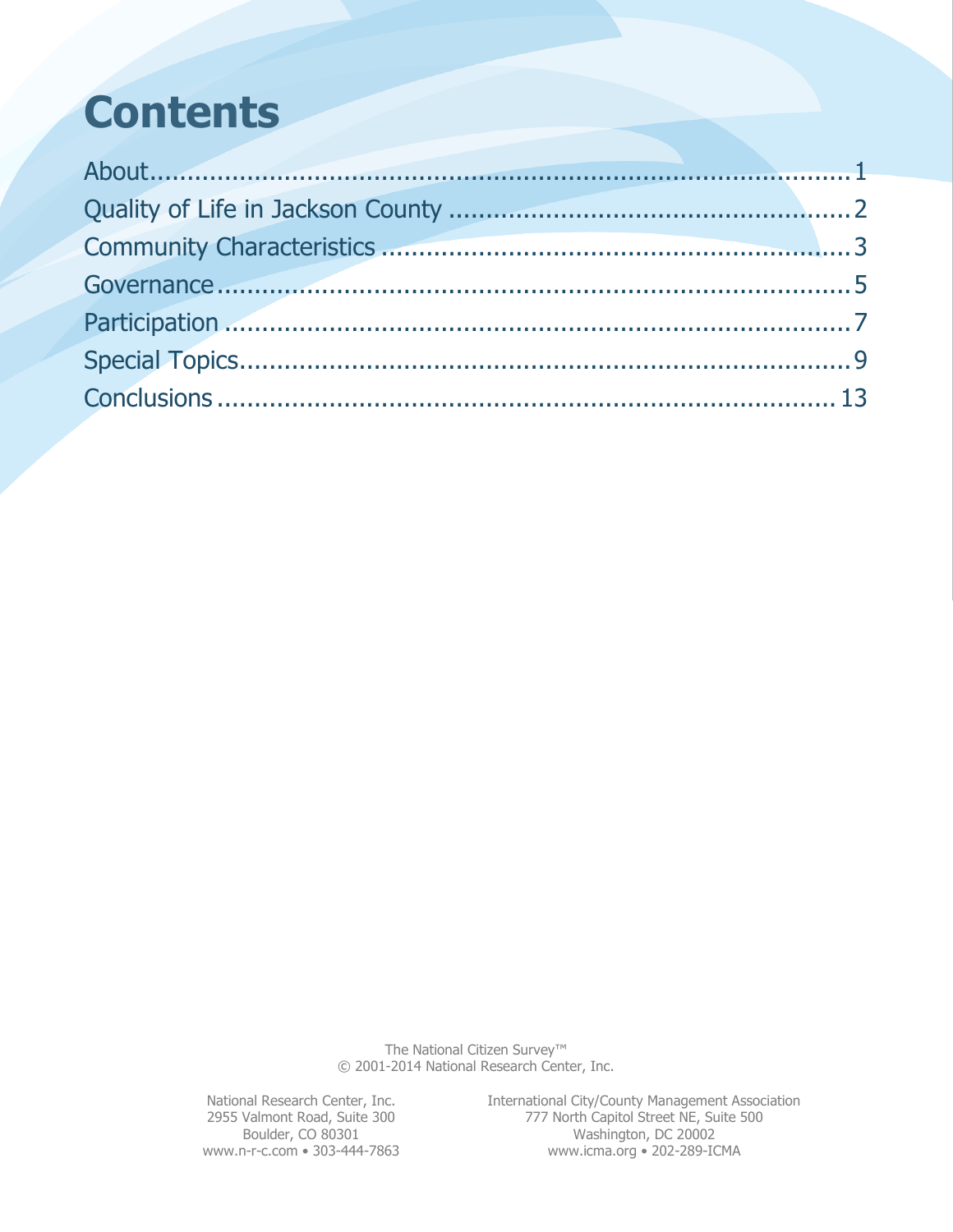## <span id="page-2-0"></span>**About**

The National Citizen Survey™ (The NCS) report is about the "livability" of Jackson County. The phrase "livable community" is used here to evoke a place that is not simply habitable but that is desirable. It is not only where people do live, but where they want to live.

Great communities are partnerships of the government, private sector, community-based organizations and residents, all geographically connected. The NCS captures residents' opinions within the three pillars of a community (Community Characteristics, Governance and Participation) across eight central facets of community (Safety, Mobility, Natural Environment, Built Environment, Economy, Recreation and Wellness, Education and Enrichment and Community Engagement).

The Community Livability Report provides the opinions of a representative sample selected from 1,200 residents of Jackson County. The margin of error around any reported percentage is 5% for the entire sample (328 completed surveys). The methods used to garner these opinions can be found in the *Technical Appendices* provided under separate cover.

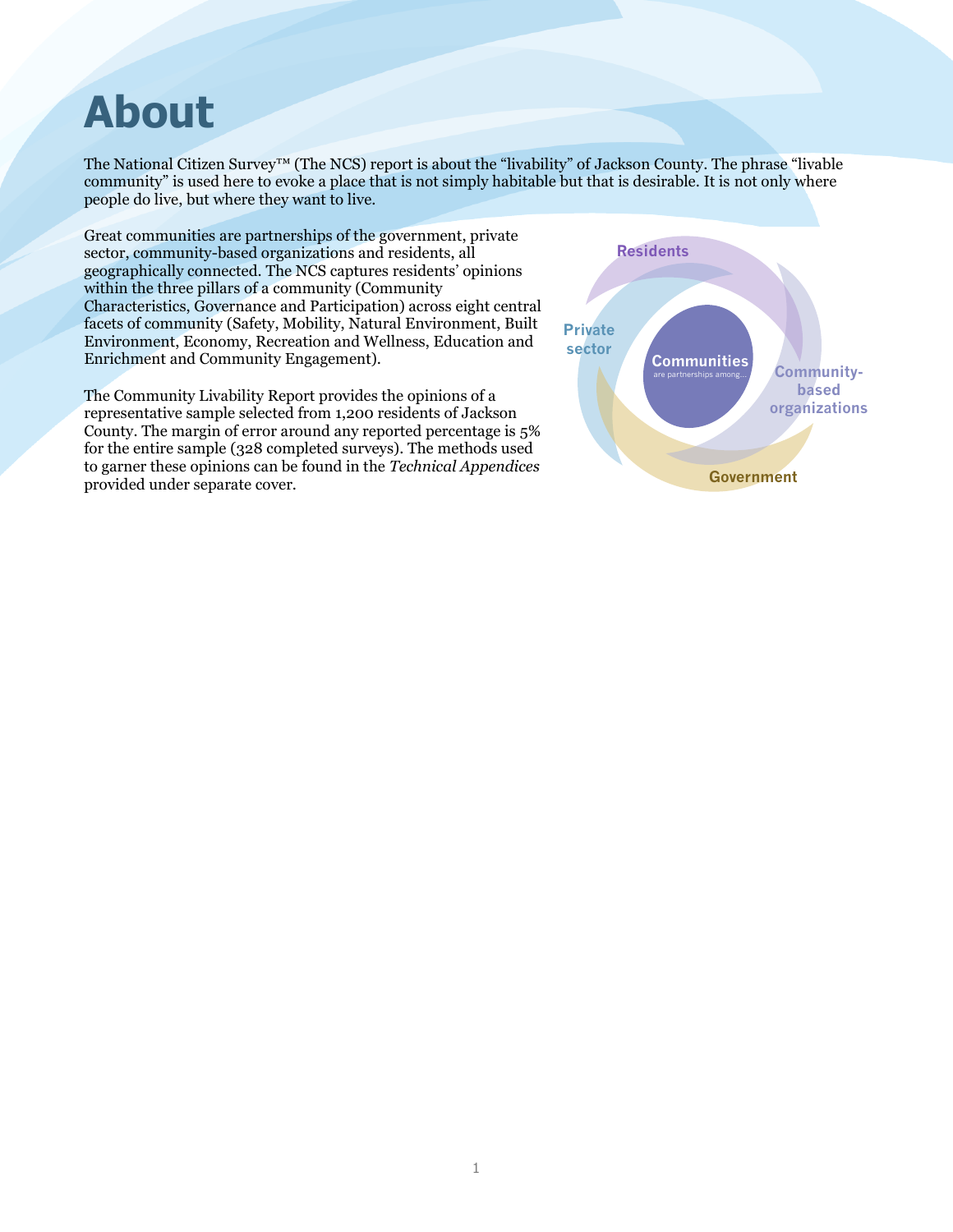# <span id="page-3-0"></span>**Quality of Life in Jackson County**

A majority of residents rate the quality of life in Jackson County as excellent or good. The overall quality of life was rated below the national benchmark.

Shown below are the eight facets of community. The color of each community facet summarizes how residents rated it across the three sections of the survey that represent the pillars of a community – Community Characteristics, Governance and Participation. When most ratings across the three pillars were higher than the benchmark, the color for that facet is the darkest shade; when most ratings were lower than the benchmark, the color is the lightest shade. A mix of ratings (higher and lower than the benchmark) results in a color between the extremes.



In addition to a summary of ratings, the image below includes one or more stars to indicate which community facets were the most important focus areas for the community. Residents identified Safety and Economy as priorities for the Jackson County community in the coming two years. Jackson County residents gave ratings to both of these facets of community that were lower than ratings in other communities across the nation. Ratings for Mobility, Recreation and Wellness, Education and Enrichment and Community Engagement were positive and similar to other communities. This overview of the key aspects of community quality provides a quick summary of where residents see exceptionally strong performance and where performance offers the greatest opportunity for improvement. Linking quality to importance offers community members and leaders a view into the characteristics of the community that matter most and that seem to be working best.

Details that support these findings are contained in the remainder of this Livability Report, starting with the ratings for Community Characteristics, Governance and Participation and ending with results for Jackson County's unique questions.

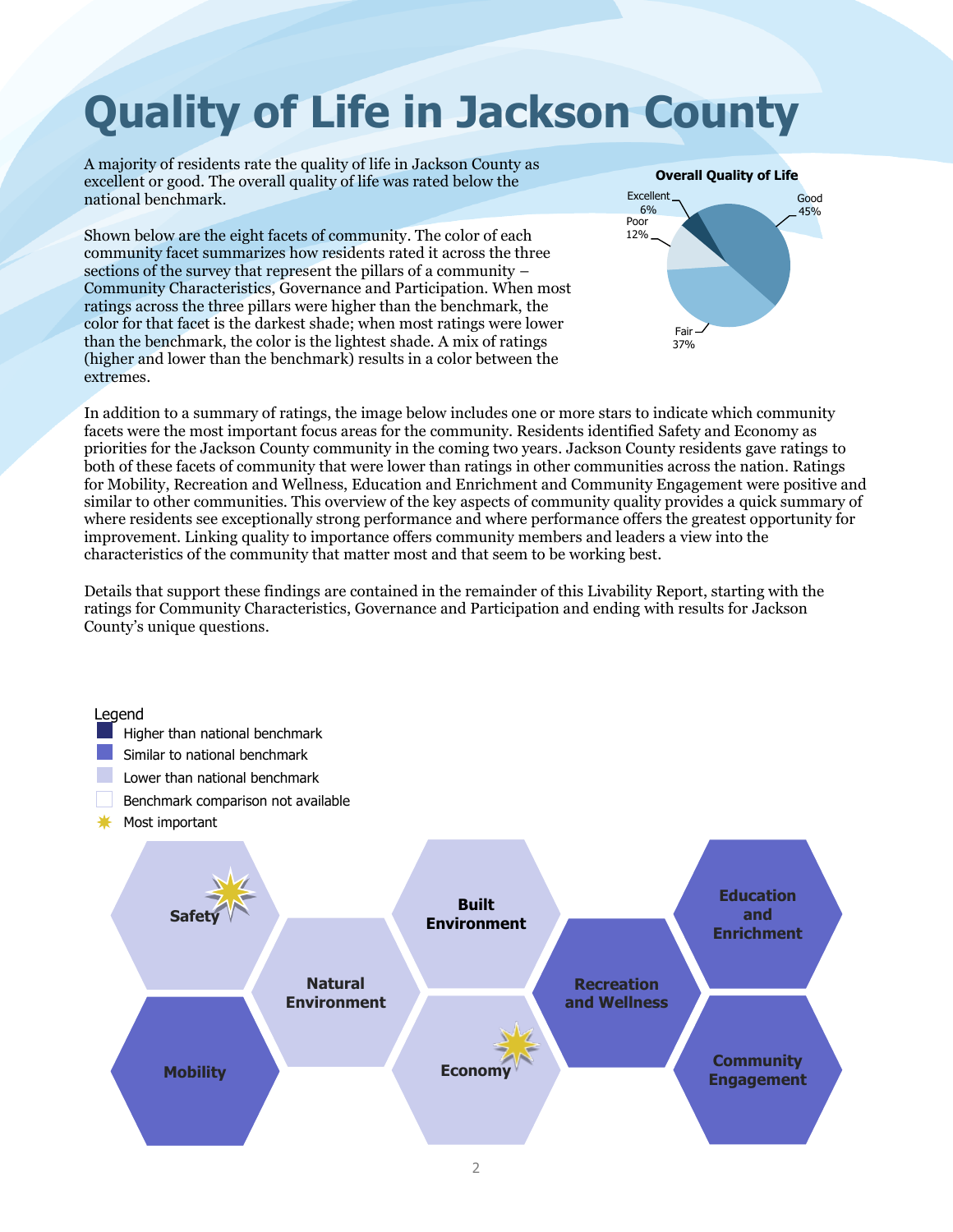# <span id="page-4-0"></span>**Community Characteristics**

### What makes a community livable, attractive and a place where people want to be?

Overall quality of community life represents the natural ambience, services and amenities that make for an attractive community. How residents rate their overall quality of life is an indicator of the overall health of a community. In the case of Jackson County, 59% rated the County as an excellent or good place to live. Respondents' ratings of Jackson County as a place to live were lower than ratings in other communities across the nation (see Appendix B of the *Technical Appendices* provided under separate cover*)*, but were higher in 2013 than in 2011 (see *Trends over Time* report provided under separate cover).

In addition to rating the County as a place to live, respondents rated several aspects of community quality including Jackson County as a place to raise children and to retire, their neighborhood as a place to live, the overall image or reputation of Jackson County and its overall appearance. Residents gave high ratings to their neighborhood as a place to live, which were similar to the national benchmark. A majority of residents rated Jackson County as an "excellent" or "good" place to raise children. The overall image of Jackson County received less favorable ratings; 23% of respondents assessed the county positively in this area. Compared to 2011, ratings of general Community Characteristics generally were similar to or higher than ratings in 2013 (see *Trends over Time* report, provided under separate cover).

Delving deeper into Community Characteristics, survey respondents rated over 40 features of the community within the eight facets of Community Livability. Safety was rated highly by most respondents, with around 80% or more saying they felt very or somewhat safe in their neighborhood and in downtown/commercial areas; these



ratings were similar to the national benchmark. Ratings for Mobility and Natural Environment also tended to be high, with half or more of respondents rating most aspects favorably. In 2013, ratings within Natural Environment and Education and Enrichment tended to improve compared to 2011, while most others did not markedly change during this time.

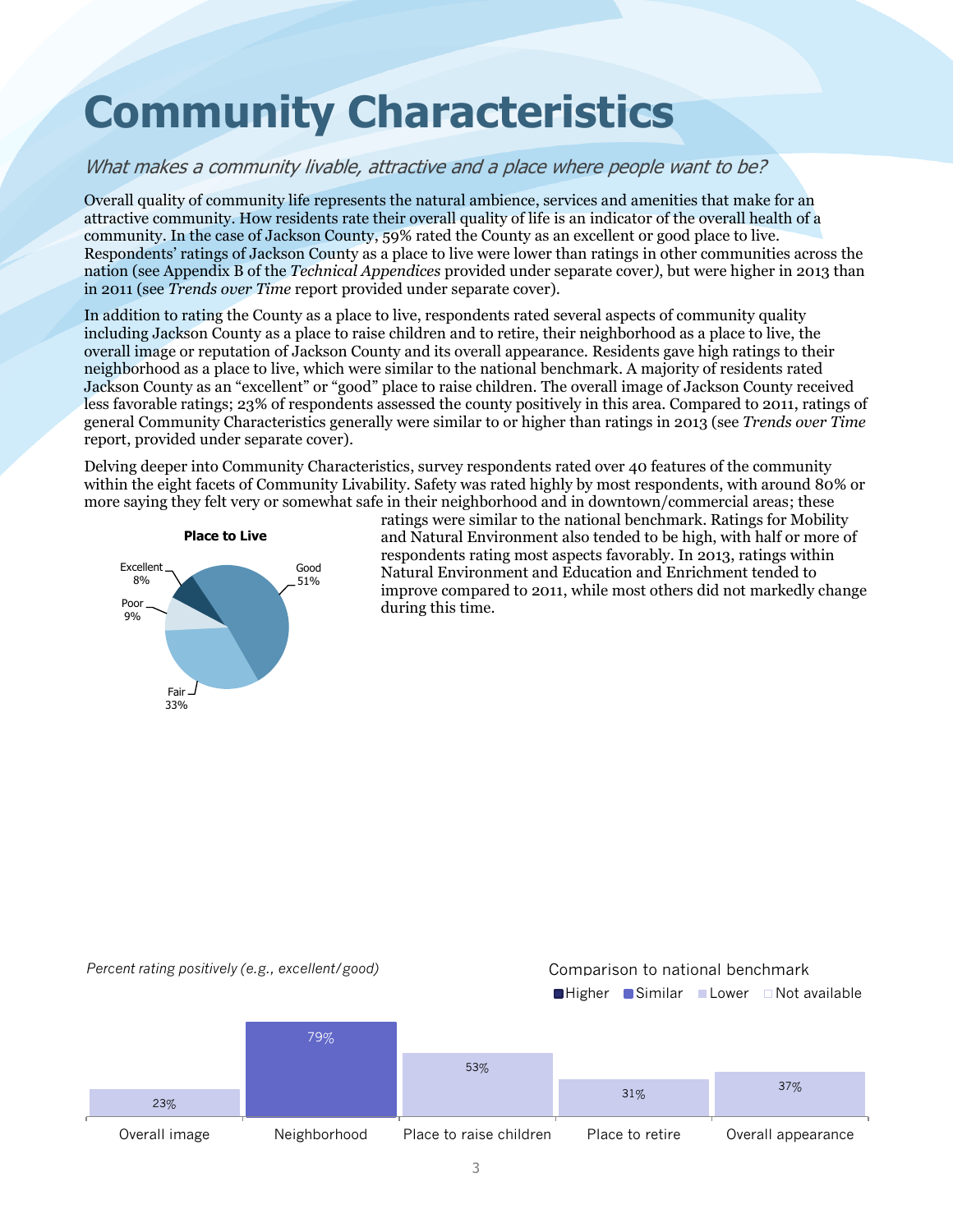### Figure 1: Aspects of Community Characteristics

| Percent rating positively | SAFETY                                            |                 |
|---------------------------|---------------------------------------------------|-----------------|
| (e.g., excellent/good,    | Overall feeling of safety                         |                 |
| very/somewhat safe)       | Safe in neighborhood                              |                 |
|                           | Safe downtown/commercial area                     |                 |
|                           | <b>MOBILITY</b>                                   |                 |
| Comparison to national    | Overall ease travel                               |                 |
| benchmark                 | Paths and walking trails                          |                 |
|                           | Ease of walking                                   |                 |
| $\blacksquare$ Higher     | Travel by bicycle                                 |                 |
| ■Similar                  | Travel by public transportation                   |                 |
| ■ Lower                   | Travel by car                                     |                 |
| $\Box$ Not available      | Public parking                                    |                 |
|                           | <b>Traffic flow</b>                               |                 |
|                           | NATURAL ENVIRONMENT                               |                 |
|                           | Overall natural environment                       |                 |
|                           | Cleanliness                                       |                 |
|                           | Air quality                                       |                 |
|                           | <b>BUILT ENVIRONMENT</b>                          |                 |
|                           | Overall built environment                         |                 |
|                           | New development in Jackson County                 |                 |
|                           | Affordable quality housing                        |                 |
|                           | Housing options                                   |                 |
|                           | Public places                                     |                 |
|                           | <b>ECONOMY</b>                                    |                 |
|                           | Overall economic health                           | 13 <sup>0</sup> |
|                           | Vibrant downtown/commercial area                  |                 |
|                           | <b>Business and services</b>                      |                 |
|                           | Cost of living                                    |                 |
|                           | Shopping opportunities                            |                 |
|                           | Employment opportunities                          | 12%             |
|                           | Place to visit                                    |                 |
|                           | Place to work                                     |                 |
|                           | <b>RECREATION AND WELLNESS</b>                    |                 |
|                           | Health and wellness                               |                 |
|                           | Mental health care                                |                 |
|                           | Preventive health services                        |                 |
|                           | Health care                                       |                 |
|                           | Food                                              |                 |
|                           | Recreational opportunities                        |                 |
|                           | Fitness opportunities                             |                 |
|                           | EDUCATION AND ENRICHMENT                          |                 |
|                           | Education and enrichment opportunities            |                 |
|                           | Religious or spiritual events and activities      |                 |
|                           | Cultural/arts/music activities                    |                 |
|                           | Adult education                                   |                 |
|                           | K-12 education                                    |                 |
|                           | Child care/preschool                              |                 |
|                           | <b>COMMUNITY ENGAGEMENT</b>                       |                 |
|                           | Social events and activities                      |                 |
|                           | Neighborliness                                    |                 |
|                           | Openness and acceptance                           |                 |
|                           | Opportunities to participate in community matters |                 |
|                           | Opportunities to volunteer                        |                 |

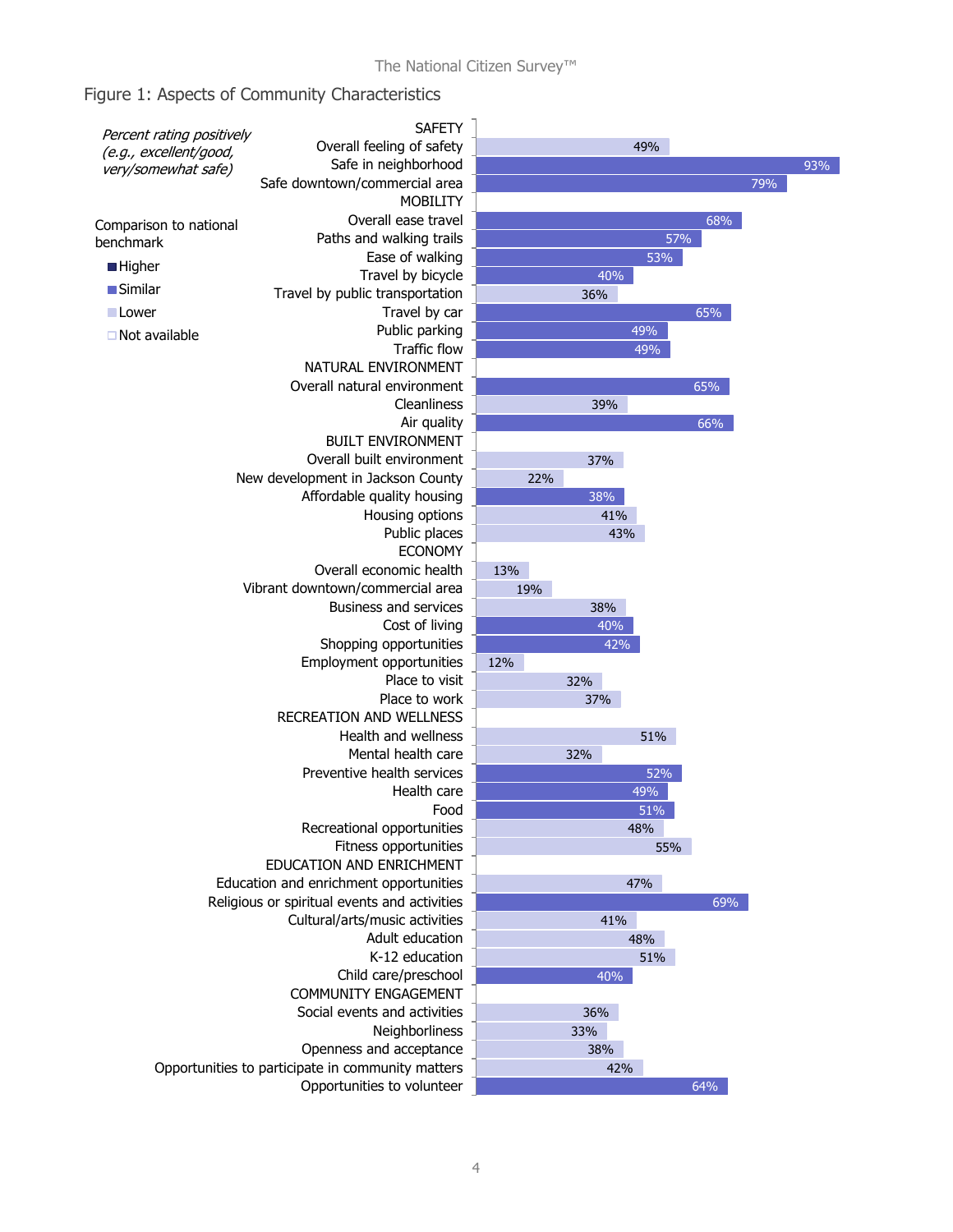## <span id="page-6-0"></span>**Governance**

### How well does the government of Jackson County meet the needs and expectations of its residents?

The overall quality of the services provided by Jackson County as well as the manner in which these services are provided are a key component of how residents rate their quality of life. About half of respondents rated the overall quality of County services as "excellent" or "good," compared to 20% of respondents rating the Federal Government positively. This overall rating of services provided by Jackson County was lower than in other communities in the U.S.

Survey respondents also rated various aspects of Jackson County's leadership and governance. Most of these aspects were rated as "excellent" or "good" by about one-quarter to one-third of survey respondents, ratings which fell below the national benchmark. Half of respondents gave high ratings for customer service provided by the County.

Respondents evaluated over 30 individual services and amenities available in Jackson County. Safety tended to garner the most positive ratings compared to other areas. Most participants gave positive ratings to traffic enforcement, bus or transit services, health services and public libraries, all of which received ratings that were similar to the national benchmark. Overall service ratings in the facets of General Governance, Safety, Mobility, Economy, Education and Enrichment and Community Engagement remained stable between 2011 and 2013,



while ratings in the areas of Natural Environment, Built Environment and Recreation and Wellness declined.

|  |  | Percent rating positively (e.g., excellent/good) |  |
|--|--|--------------------------------------------------|--|
|  |  |                                                  |  |
|  |  |                                                  |  |

#### *Percent rating positively (e.g., excellent/good)* Comparison to national benchmark

 $\blacksquare$  Higher  $\blacksquare$  Similar  $\blacksquare$  Lower  $\Box$  Not available

|                                        |                      |                        |                      |                                                                                                                  |     |                     | 50%                 |                                                             |
|----------------------------------------|----------------------|------------------------|----------------------|------------------------------------------------------------------------------------------------------------------|-----|---------------------|---------------------|-------------------------------------------------------------|
| 33%                                    | 30%                  | 23%                    | 23%                  | 32%                                                                                                              | 29% | 27%                 |                     | 20%                                                         |
| Value of<br>services for<br>taxes paid | Overall<br>direction | citizen<br>involvement | County<br>government | Welcoming Confidence Acting in the Being honest Treating all<br>in Jackson best interest<br>of Jackson<br>County |     | residents<br>fairly | Customer<br>service | <b>Services</b><br>provided by<br>the Federal<br>Government |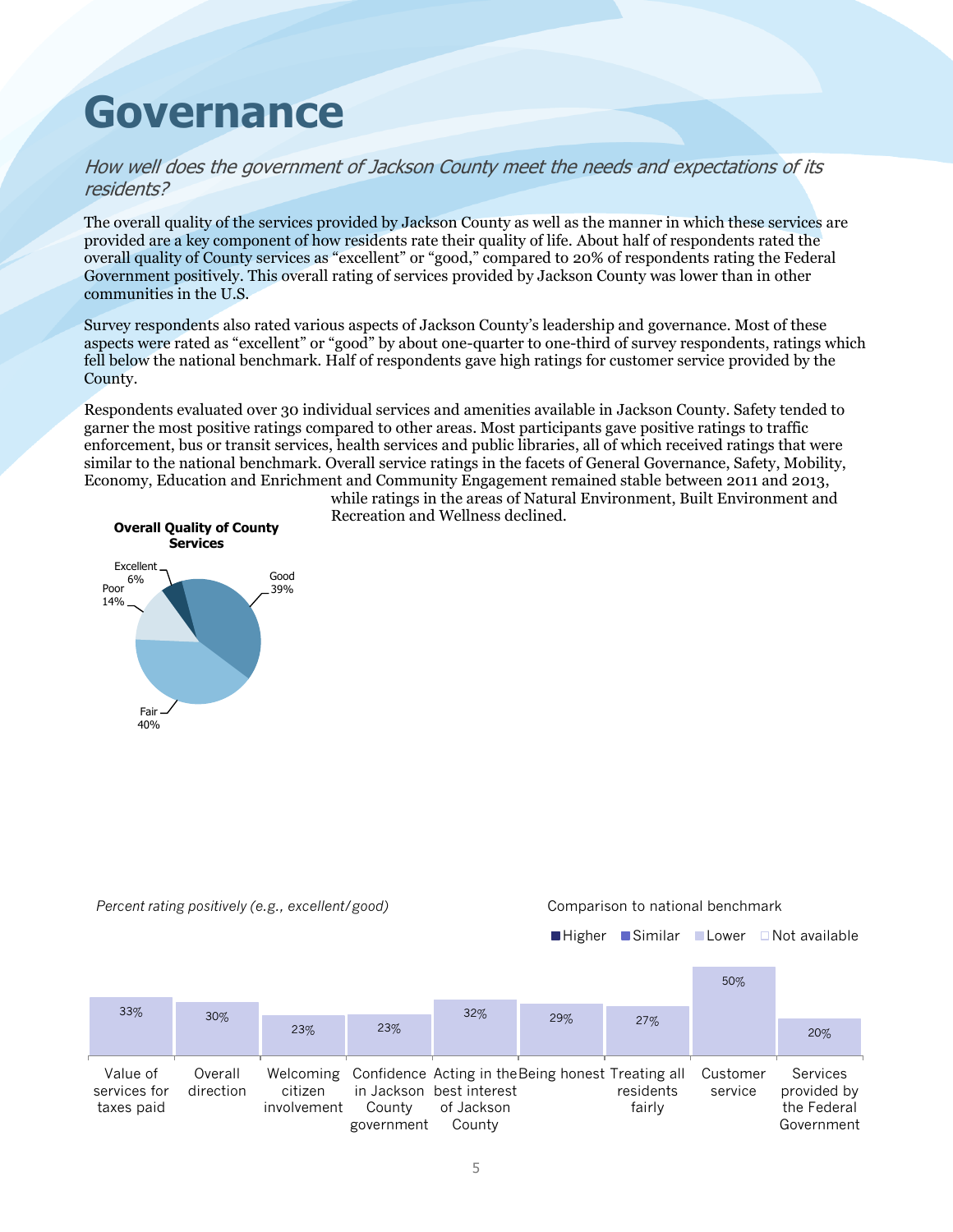### Figure 2: Aspects of Governance

| Percent rating positively | <b>SAFETY</b>                 |     |     |     |     |     |     |     |
|---------------------------|-------------------------------|-----|-----|-----|-----|-----|-----|-----|
| (e.g., excellent/good)    | Police                        |     |     |     |     |     | 65% |     |
|                           | Fire                          |     |     |     |     |     |     | 76% |
|                           | Ambulance/EMS                 |     |     |     |     |     |     | 79% |
| Comparison to national    | Crime prevention              |     |     | 40% |     |     |     |     |
| benchmark                 | Fire prevention               |     |     |     |     | 58% |     |     |
| <b>Higher</b>             | Animal control                |     |     | 31% |     |     |     |     |
| <b>Similar</b>            | Emergency preparedness        |     |     | 32% |     |     |     |     |
| Lower                     | <b>MOBILITY</b>               |     |     |     |     |     |     |     |
| $\Box$ Not available      | Traffic enforcement           |     |     |     | 50% |     |     |     |
|                           | Street repair                 | 7%  |     |     |     |     |     |     |
|                           | Street cleaning               |     | 20% |     |     |     |     |     |
|                           | Street lighting               |     |     | 35% |     |     |     |     |
|                           | Snow removal                  |     |     | 36% |     |     |     |     |
|                           | Sidewalk maintenance          |     | 26% |     |     |     |     |     |
|                           | Traffic signal timing         |     |     | 32% |     |     |     |     |
|                           | Bus or transit services       |     |     |     | 44% |     |     |     |
|                           | NATURAL ENVIRONMENT           |     |     |     |     |     |     |     |
|                           | Garbage collection            |     |     |     |     |     | 67% |     |
|                           | Recycling                     |     |     |     | 45% |     |     |     |
|                           | Yard waste pick-up            |     | 22% |     |     |     |     |     |
|                           | Drinking water                |     |     |     | 50% |     |     |     |
|                           | Natural areas preservation    |     |     | 40% |     |     |     |     |
|                           | Open space                    |     |     |     | 45% |     |     |     |
|                           | <b>BUILT ENVIRONMENT</b>      |     |     |     |     |     |     |     |
|                           | Storm drainage                |     |     | 36% |     |     |     |     |
|                           | Sewer services                |     |     |     |     | 55% |     |     |
|                           | Power utility                 |     |     |     |     | 56% |     |     |
|                           | Utility billing               |     |     |     | 50% |     |     |     |
|                           | Land use, planning and zoning |     | 20% |     |     |     |     |     |
|                           | Code enforcement              | 11% |     |     |     |     |     |     |
|                           | Cable television              |     |     |     | 44% |     |     |     |
|                           | <b>ECONOMY</b>                |     |     |     |     |     |     |     |
|                           | Economic development          | 14% |     |     |     |     |     |     |
|                           | RECREATION AND WELLNESS       |     |     |     |     |     |     |     |
|                           | County parks                  |     |     |     |     |     | 65% |     |
|                           | Recreation programs           |     |     |     | 46% |     |     |     |
|                           | Recreation centers            |     |     |     | 45% |     |     |     |
|                           | <b>Health services</b>        |     |     |     | 49% |     |     |     |
|                           | EDUCATION AND ENRICHMENT      |     |     |     |     |     |     |     |
|                           | Public libraries              |     |     |     |     |     |     | 72% |
|                           | Special events                |     |     | 40% |     |     |     |     |
|                           | COMMUNITY ENGAGEMENT          |     |     |     |     |     |     |     |
|                           | Public information            |     |     |     | 44% |     |     |     |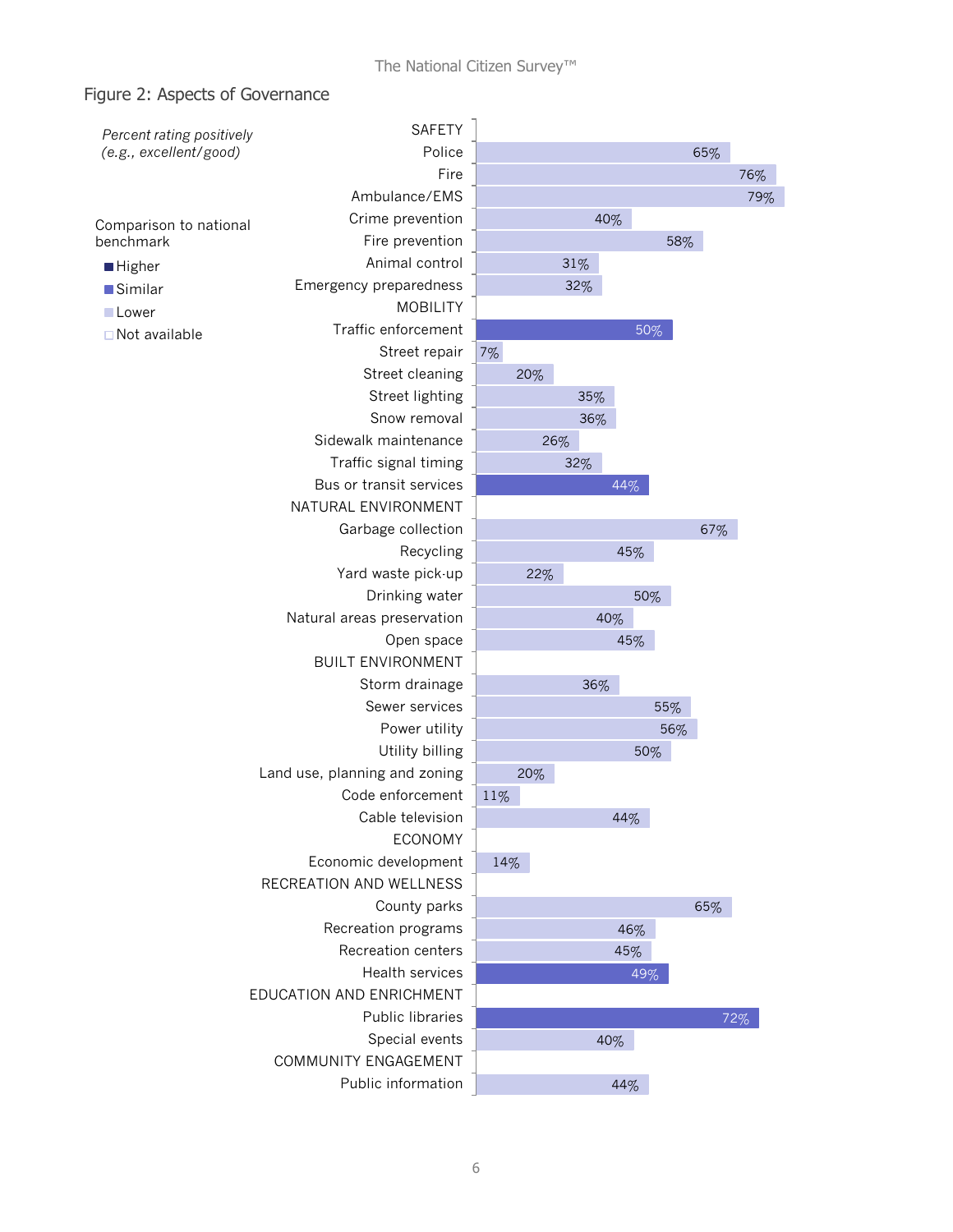# <span id="page-8-0"></span>**Participation**

### Are the residents of Jackson County connected to the community and each other?

An engaged community is a livable community. The connections and trust among residents, government, businesses and other organizations help to create a sense of community; a shared sense of membership, belonging and history. About one-quarter of Jackson County residents felt positively about the sense of community in the county and about half said that it was "fair." Sense of community was not rated as highly in Jackson County as in other communities nationwide. Many residents would recommend Jackson County to others and most planned on remaining in the community for the foreseeable future; both measures were higher in 2013 than in 2011. About one in three Jackson County residents had contacted County employees in the past year.

The survey included over 30 activities and behaviors for which respondents indicated how often they participated in or performed each, if at all. In general, measures of Participation tended to be similar in Jackson County as in other communities nationally. Safety, Built Environment, Economy, Recreation and Wellness, Education and Enrichment and Community Engagement all had high levels of participation that were on par with comparison communities. Similarly, most respondents had not been a victim of a crime nor reported a crime. Jackson County residents reported voting in local elections at a higher rate than in other communities in the U.S. In 2013 participation in these various activities tended to be lower overall, although more residents voted in local elections and felt that the economy would have a positive impact on their income in 2013 than in 2011.



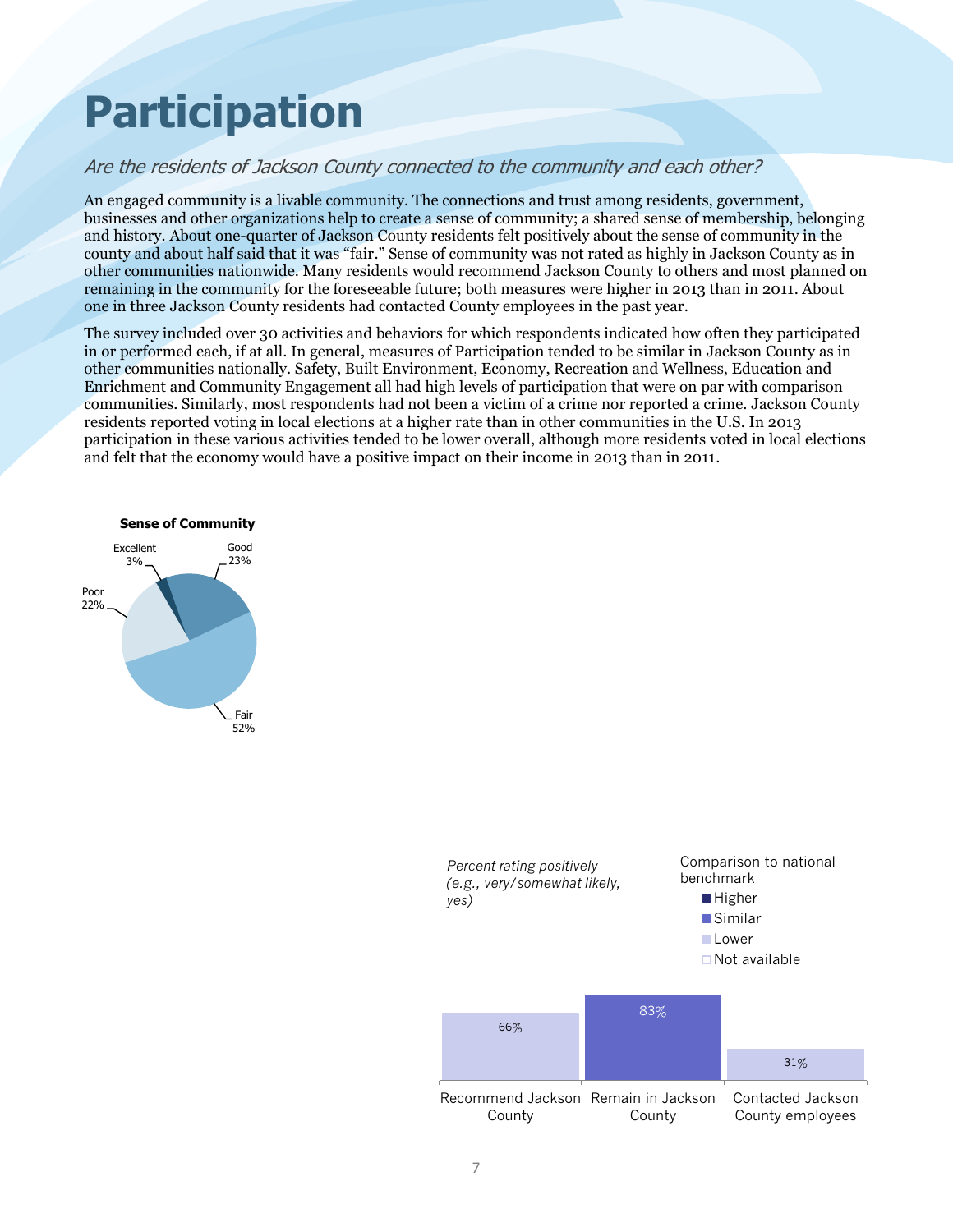$\overline{a}$ 

### Figure 3: Aspects of Participation

| Percent rating positively              | <b>SAFETY</b>                                          |     |
|----------------------------------------|--------------------------------------------------------|-----|
| (e.g., yes, more than<br>once a month, | Stocked supplies for an emergency                      |     |
| always/sometimes)                      | Did NOT report a crime                                 |     |
|                                        | Was NOT the victim of a crime                          |     |
| Comparison to national<br>benchmark    | <b>MOBILITY</b>                                        |     |
| ■ Higher                               | Used public transportation instead of driving          | 13% |
| ■Similar                               | Carpooled instead of driving alone                     |     |
| Lower                                  | Walked or biked instead of driving                     |     |
| $\Box$ Not available                   | NATURAL ENVIRONMENT                                    |     |
|                                        | Conserved water                                        |     |
|                                        | Made home more energy efficient                        |     |
|                                        | Recycled at home                                       |     |
|                                        | <b>BUILT ENVIRONMENT</b>                               |     |
|                                        | Did NOT observe a code violation                       |     |
|                                        | NOT under housing cost stress                          |     |
|                                        | <b>ECONOMY</b>                                         |     |
|                                        | Purchased goods or services in Jackson County          |     |
|                                        | Economy will have positive impact on income            |     |
|                                        | Work in Jackson County                                 |     |
|                                        | RECREATION AND WELLNESS                                |     |
|                                        | Used Jackson County recreation centers                 |     |
|                                        | Visited a County park                                  |     |
|                                        | Ate 5 portions of fruits and vegetables                |     |
|                                        | Participated in moderate or vigorous physical activity |     |
|                                        | In very good to excellent health                       |     |
|                                        | EDUCATION AND ENRICHMENT                               |     |
|                                        | Used Jackson County public libraries                   |     |
|                                        | Participated in religious or spiritual activities      |     |
|                                        | Attended a County-sponsored event                      |     |
|                                        | COMMUNITY ENGAGEMENT                                   |     |
|                                        | Campaigned for an issue, cause or candidate            |     |
|                                        | Contacted Jackson County elected officials             |     |
|                                        | Volunteered                                            |     |
|                                        | Participated in a club                                 |     |
|                                        | Talked to or visited with neighbors                    |     |
|                                        | Done a favor for a neighbor                            |     |
|                                        | Attended a local public meeting                        |     |
|                                        | Watched a local public meeting                         |     |
|                                        | Read or watched local news                             |     |
|                                        | Voted in local elections                               |     |

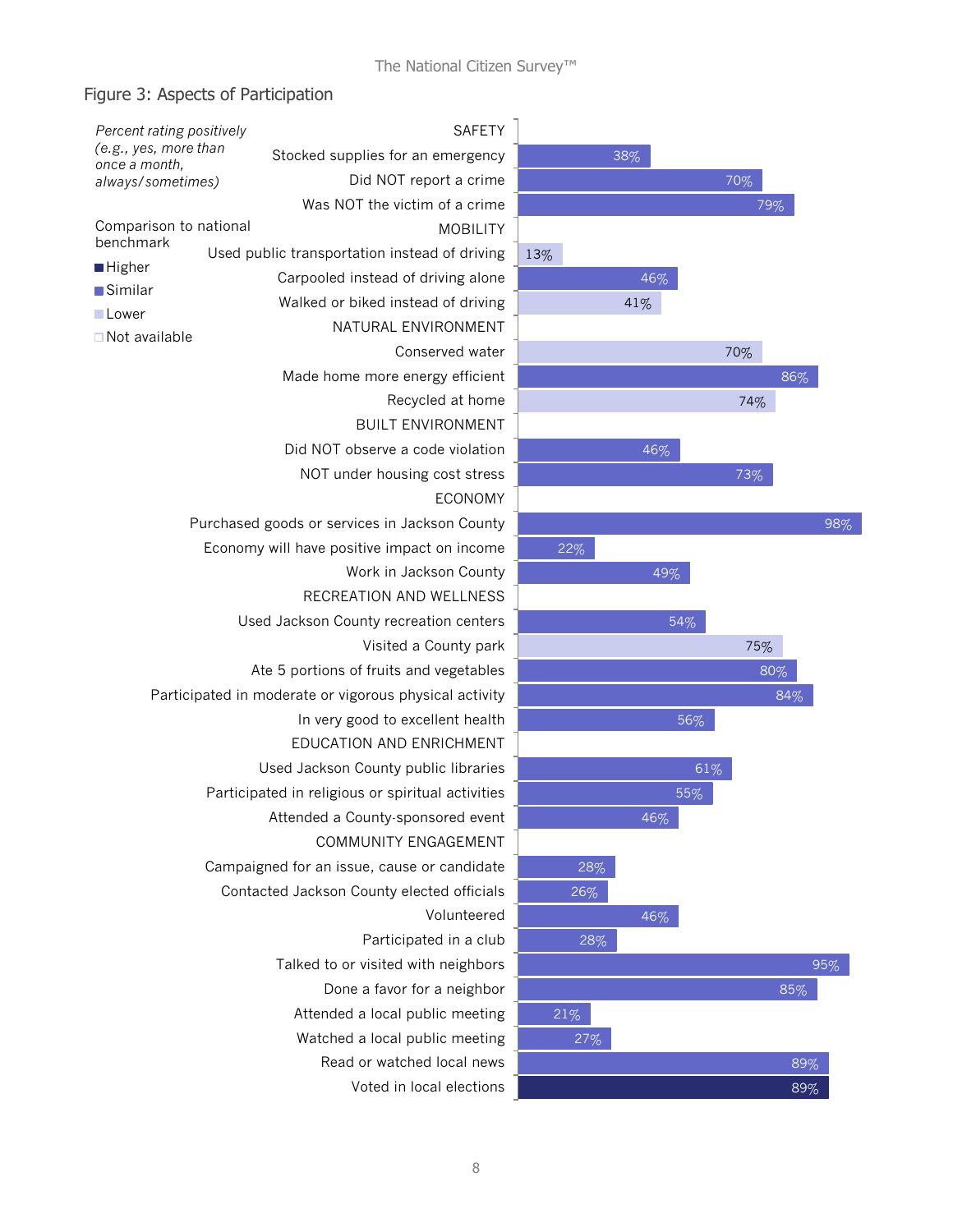# <span id="page-10-0"></span>**Special Topics**

Jackson County included six questions of special interest on The NCS. Topic areas included strategic planning priorities for the County, perspectives on priorities for adult services and sources for information on the County. The questions also addressed residents' history of testing for radon and well water, along with types of contact with the Jackson County Office of the Sheriff.

Overall, most residents felt that each of the County's seven strategic planning areas were important. Safety, economic development and education were considered "essential" by the most respondents. Further, economic development was considered the single most important planning area by 4 in 10 residents.

#### Figure 4: Question 14, part 1

First, please rate how important, if at all, each of the following strategic planning areas are to the overall quality of life in Jackson County.

| ■ Essential                           |     | Very important | ■ Somewhat important |     | Not at all important |  |     |  |
|---------------------------------------|-----|----------------|----------------------|-----|----------------------|--|-----|--|
| Safe community                        |     | 53%            |                      | 41% |                      |  | 5%  |  |
| Economic development                  |     | 50%            |                      | 41% |                      |  | 9%  |  |
| Education                             |     | 50%            |                      | 41% |                      |  | 9%  |  |
| Healthy community                     | 37% |                |                      | 48% |                      |  | 14% |  |
| Cooperation between governments       | 36% |                |                      | 45% |                      |  | 19% |  |
| Recreation and cultural opportunities | 17% |                | 48%                  |     | 33%                  |  | 2%  |  |
| Community and social supports         | 20% |                | 42%                  |     | 36%                  |  | 2%  |  |

#### Figure 5: Question 14, part 2 Then, please check which ONE is the most important.

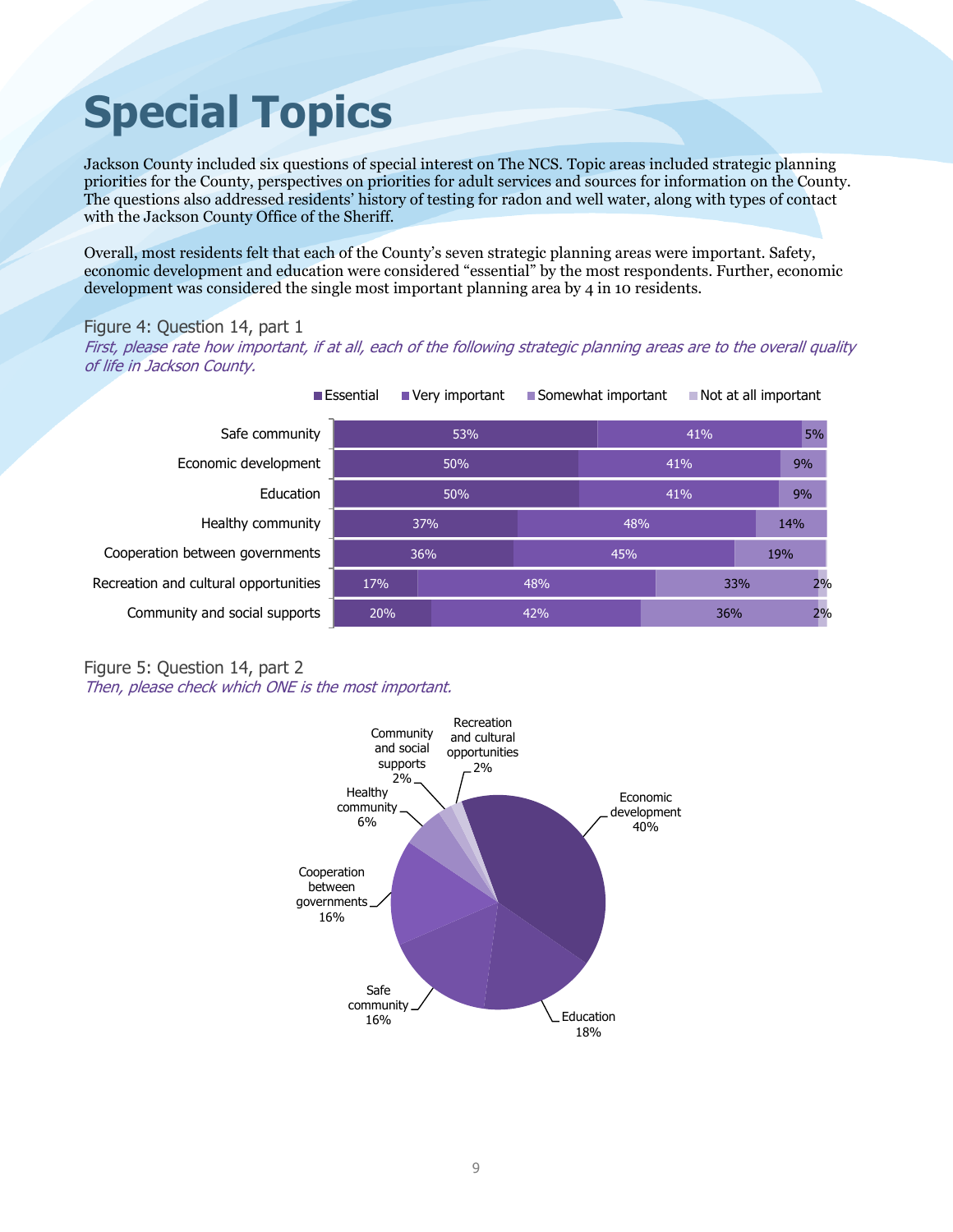Of the six adult services presented in the survey, most respondents felt that nearly all were "essential" or "very important" for the County to provide. Residents considered transportation and information about adult services as most critical for the County to offer, while fewer felt the same about the house cleaning service.

#### Figure 6: Question 15

Please indicate how important, if at all, each of the following adult services are for the County to provide:



Jackson County residents reported using various sources of information about County government and its activities, events and services. County residents said they were most likely to use local media outlets. Additionally, at least 3 in 10 residents reported that they used the County web site, word-of-mouth and social media as major sources of information on the County.

#### Figure 7: Question 16

Please indicate how much of a source, if at all, you consider each of the following to be for obtaining information about the County government and its activities, events and services:

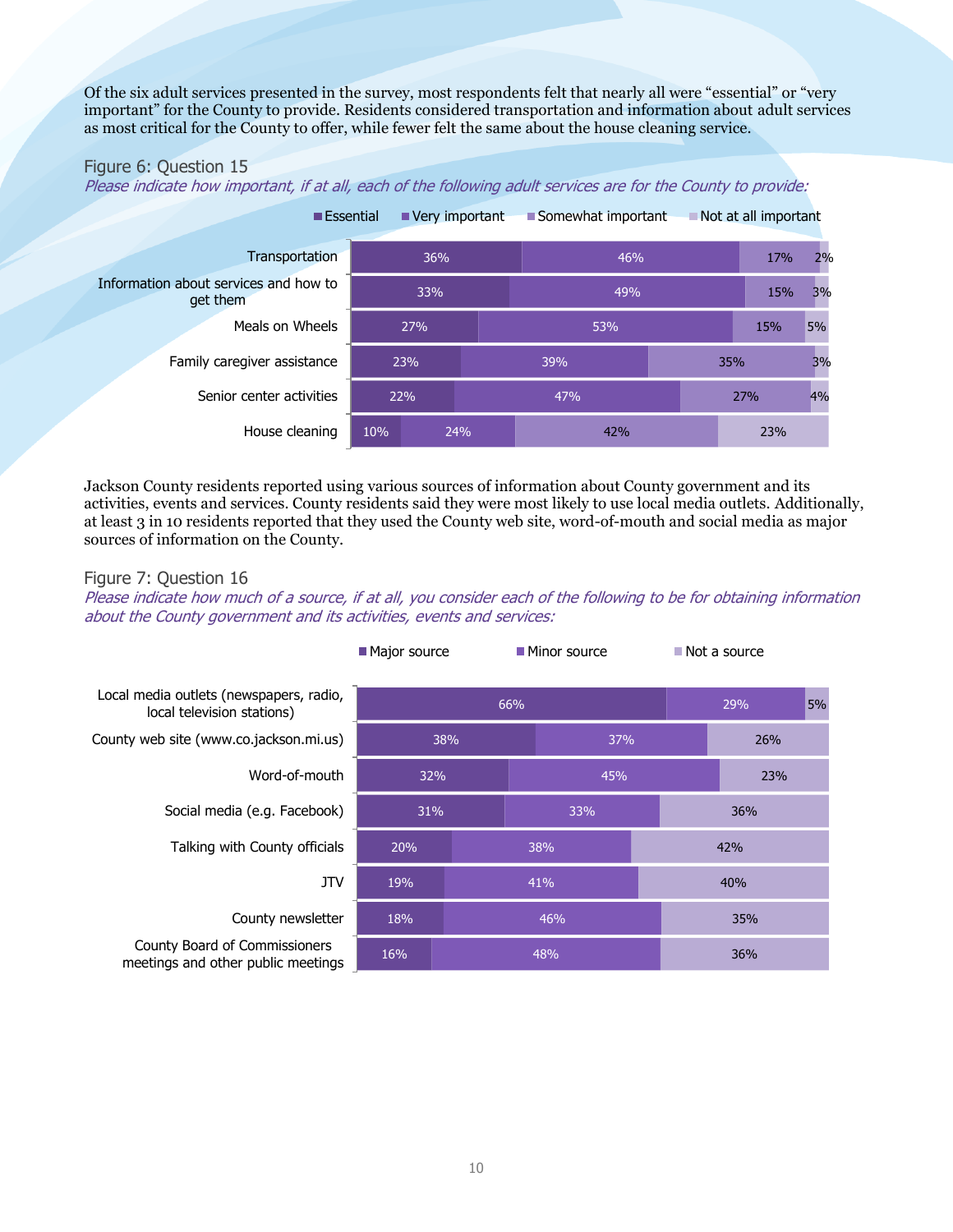### The National Citizen Survey™

Among those residents of the County for whom it applied, most had not tested their home for radon nor had their private well water tested for bacteria in the recent past.

Figure 8: Question 17 Have you ever tested your home for radon, including during the process of purchasing it?



Figure 9: Question 18 Have you had your private well water tested for bacteria in the past 5 years?

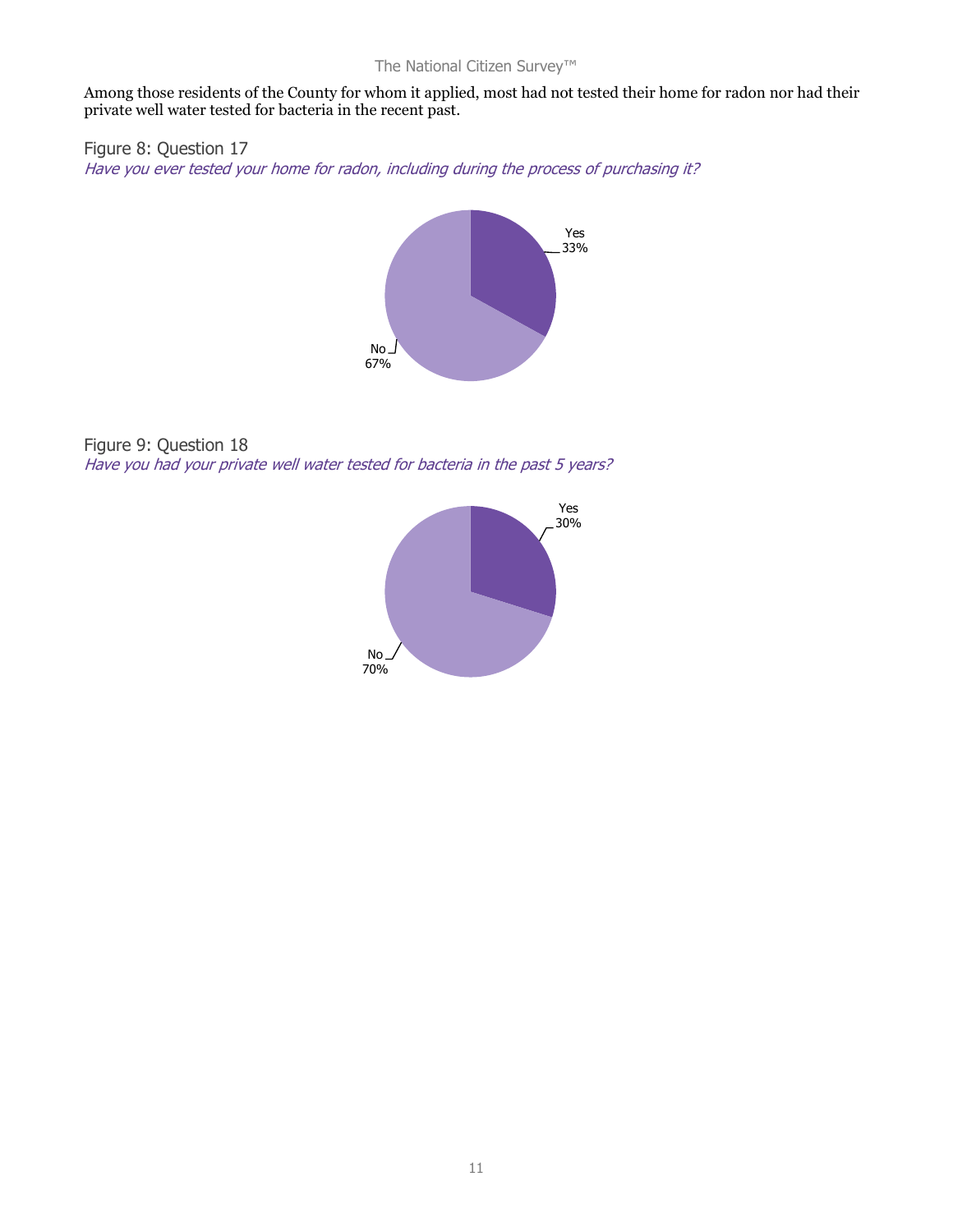#### The National Citizen Survey™

Most respondents, about three-quarters, had not had recent contact with the Jackson County Office of the Sheriff. Among those who had, they most commonly made contact through the Office's web site or when sharing information about a crime.

#### Figure 10: Question 19

Have you had contact with the Jackson County Office of the Sheriff in any of the following ways in the last 12 months? (Please select all that apply.)



Total may exceed 100% as respondents could select more than one option.